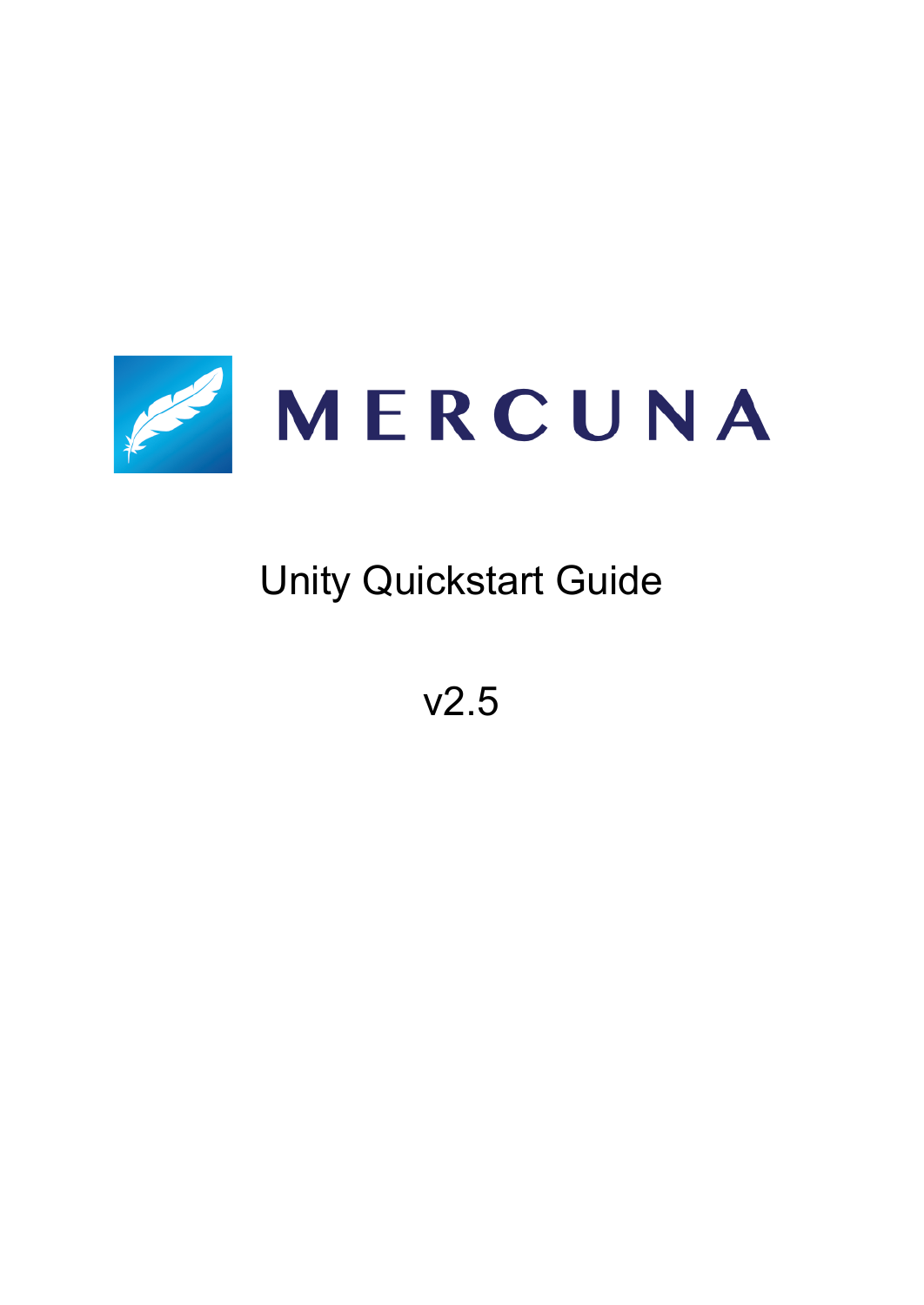

Mercuna has been designed to be easy to use. This setup guide will help you quickly get Mercuna navigating your agents around your levels.

1. Installing the plugin

The Mercuna plugin requires Unity 2021.2 or newer, if you're using an older version you must upgrade your project first.

To install Mercuna, simply unzip the archive and import the Mercuna package into your game project through the **Assets/Import Package/Custom Package** menu in the Unity Editor. The plugin will now be loaded automatically when you load your game project.

## 2. Level Setup

In order for your AI agents to move, a Mercuna Navigation Octree needs to be added to your scenes.

● From the **Tools/Mercuna** menu select **Add Mercuna To Scene**. This will add a default Navigation Octree, Navigation Volume and Navigation Seed to your scene. These objects are grouped under the Mercuna singleton object.



- Check the Mercuna Nav Volume is positioned and scaled to encompass all the space you want your AI to navigate within.
- Check the Mercuna Nav Seed is positioned in empty space. Agents can only navigate within parts of the navigable volume that are reachable from a Nav Seed without having to go through any geometry.
- From the Tools/Mercuna menu select **Build Octree** and wait for generation to complete.

| Mercuna Nav Octree   |        |
|----------------------|--------|
| Build 32.8% complete | Cancel |